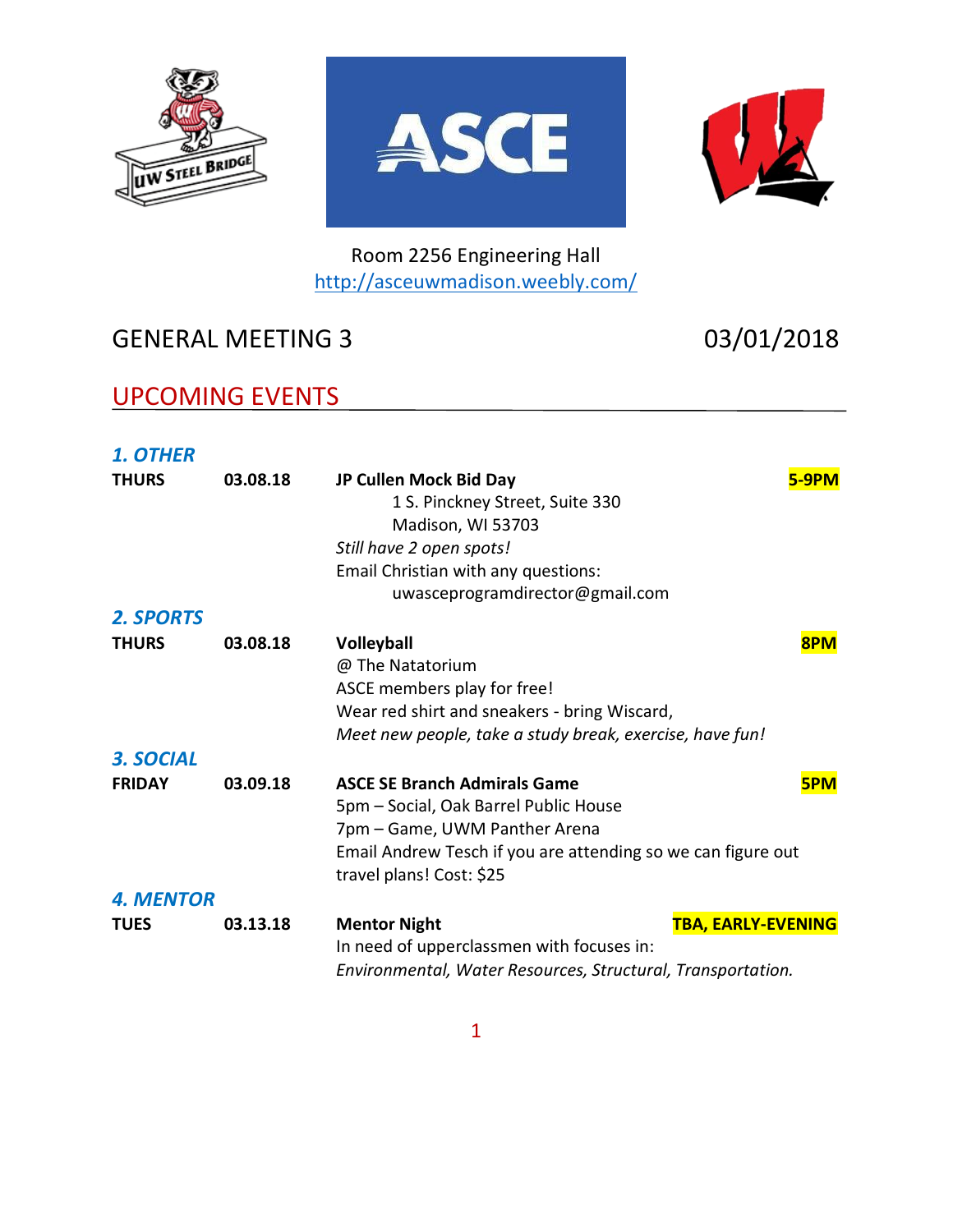### **ANNOUNCEMENTS**

#### *1. GENERAL*

JOIN ASCE TODAY!

- Fill out the membership form online
- 1<sup>st</sup> Semester is free; \$25 per semester; \$40 school year.
- Give checks/cash to Ryan Williams by next meeting.
- CLOTHING AND MEMORABILIA
	- \$10 for shirt, Pocket tee!
	- Old Hawaiians, \$10!

2018 Regionals - Chicago, Illinois

- Small competition teams forming

### *2. OUTREACH EVENTS – Spring 2018*

#### **Upcoming Events:**

Saturday Science at Discovery, Milwaukee River Clean-up, Adopt-A-Highway

### *3. SPORTING EVENTS*

| <b>THURSDAYS</b>         |            | <b>Volleyball</b><br>@ The Natatorium<br>ASCE members play for free!<br>Wear red shirt and sneakers - bring Wiscard, | 8PM            |
|--------------------------|------------|----------------------------------------------------------------------------------------------------------------------|----------------|
|                          |            | Meet new people, take a study break, exercise, have fun!                                                             |                |
|                          |            | <b>March Madness Pool - Coming soon!</b>                                                                             |                |
| <b>4. STEEL BRIDGE</b>   |            |                                                                                                                      |                |
| <b>SAT</b>               | 03.03.2018 | <b>Cutting Party</b><br><b>ECB Shop</b><br>help cut off failed bridge pieces                                         | <b>ALL DAY</b> |
| <b>MON</b>               | 03.05.2018 | <b>T-Shirt and Theme Meeting</b><br>ECB<br>Email: steelbridgeuw@gmail.com<br>Our office is M1055 ECB                 | 6PM            |
| <b>5. CONCRETE CANOE</b> |            |                                                                                                                      |                |
| <b>SAT</b>               | 03.03.2018 | <b>PADDLING PRACTICE</b><br>@ Natatorium<br><b>Team Tryouts</b>                                                      | 8PM            |
| <b>FRIDAYS</b>           |            | <b>LAB DAYS</b><br>Canoe Lab (ECB B1082)                                                                             | <b>1-5 PM</b>  |